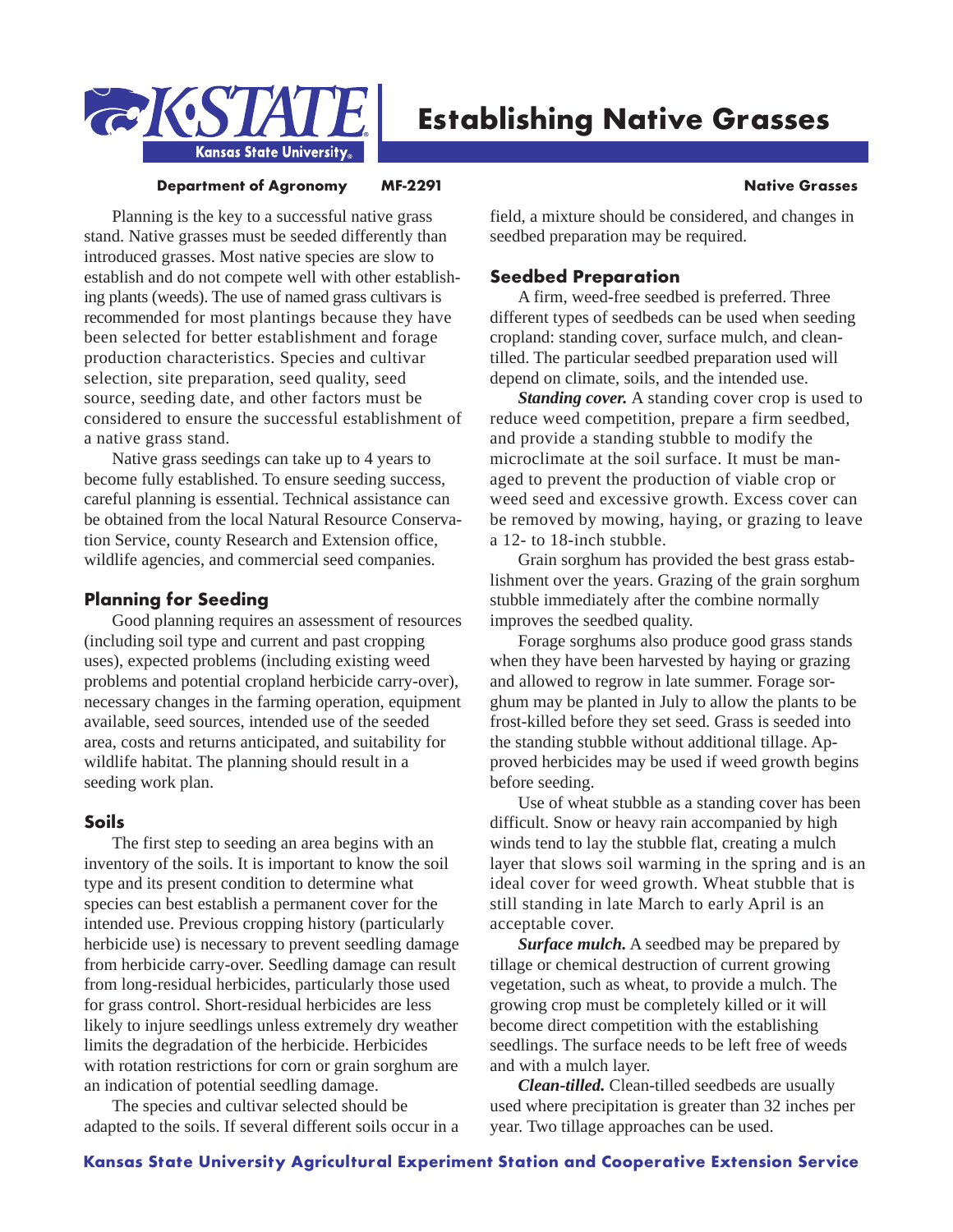**•** Normal seeding date — the seedbed is tilled as needed to destroy all weeds and leave a firm, friable seedbed. Seeding should be done during the optimum seeding period. Weed control will be a major requirement to a successful stand.

**•** Mid-June seeding — the seedbed is tilled from March to mid-June maintaining it in a firm, weed-free condition. Seeding is done in mid-June. The use of a cultipacker or similar equipment prior to and/or after seeding can greatly improve the stand of grass, especially during seasons of low rainfall. This approach stores soil moisture but requires precipitation after seeding to ensure a good stand.

#### **Seeding Method**

Placement of the seed at the correct depth is important. Most native grass seeds cannot emerge from deeper than  $\frac{1}{2}$  to 1 inch. Special grass drills have been developed that will handle the fluffy seed of most native grass species and ensure accurate placement. These drills have special mechanisms that deliver the seed at a uniform rate. Planting depth is controlled by double disc openers with depth bands that ensure the correct planting depth. Packer wheels are desirable and necessary to cover the seed well and firm the soil around the seed.

An alternative method that can be used if a grass drill is not available is to use a cultipacker to roll the seedbed, then broadcast the seed immediately and roll again. The cultipacker will "plant" the seed at approximately the correct depth and ensure that a firm covering has been provided. Historically, this has been the least effective seeding method unless timely precipitation occurs.

# **Origin and Quality of Seed**

Best results are obtained by using named cultivars of adapted native species. Contact NRCS for areas and site adaptations for named cultivars.

The law requires knowing seed quality to determine the correct amount of seed to plant. Native grass seed quality is measured on a pure-live-seed (PLS) basis. Germination and purity tests are available from state and private laboratories. To obtain percent PLS, use equation 1. To determine the amount of bulk seed to be planted, divide percent PLS into the seeding rate per acre in PLS pounds (equation 2).

$$
\% \, \text{PLS} = \text{(germination} \times \text{purity}) \div 100 \tag{1}
$$

bulk PLS pounds = 
$$
\frac{\text{seeding rate in PLS pounds}}{\% PLS} \times 100
$$
 (2)

*Some examples.* A switchgrass seed lot has a test of 92 percent germination, 5 percent firm or hard seeds, and a purity of 98 percent. The PLS for the seed is 95 percent  $[(92 + 5) \times 98 \div 100]$ . If the switchgrass seeding rate is 3 PLS pounds per acre, the bulk seed to be planted per acre is 3.16 or 3.2 bulk pounds per acre  $(3.0 \div 95 \times 100)$ .

A big bluestem seed lot has a germination of 85 percent with no hard seed and a purity of 60 percent with a seeding rate of 6 PLS pounds per acre. The bulk seeding rate would be 11.76 pounds per acre  $[6 \div (85 \times$  $60 \div 100 \times 100$ . The results are in table 1.

#### **Seeding Rates**

Seeding rates vary by soil, precipitation, and intended use of the seeding. For help on seedling rates and mixtures, consult the county Natural Resource Conservation Service Office, county Research and Extension agent, wildlife agencies, or seed dealers.

# **Seeding Dates**

Recommended planting dates are based on research and experience. For a warm-season grass, the optimum seeding date is about 2 weeks before the average last frost date and at least 6 weeks prior to hot, dry summer weather (figure 1). The acceptable period for seeding should be from one month before to 3 weeks after the average last frost date. This allows the seedling 6 to 8 weeks to establish the permanent root system before the onset of hot, dry summer weather.

#### **Fertilizing**

In the drier climates of Kansas and Nebraska, fertilizer and lime normally are not required nor recommended on native species at seeding time. Lime is suggested if the pH is below 6.0 by soil test. Consult NRCS or county Research and Extension personnel for local needs. Fertilizing will stimulate weed competition.

#### **Management During Establishment**

The main management consideration during establishment is to control weeds and grazing.

|              | -------------------- |                  |        |         |                        |                    |
|--------------|----------------------|------------------|--------|---------|------------------------|--------------------|
| Seed type    | <b>Germination</b>   | <b>Hard seed</b> | Purity | $%$ PLS | Seeding rate (PLS lbs) | <b>Bulk pounds</b> |
| Switchgrass  |                      |                  | 98     | 95.1    | 3.0                    | 3.16               |
| Big bluestem |                      |                  | 60     | 51.0    | 6.0                    | 11.76              |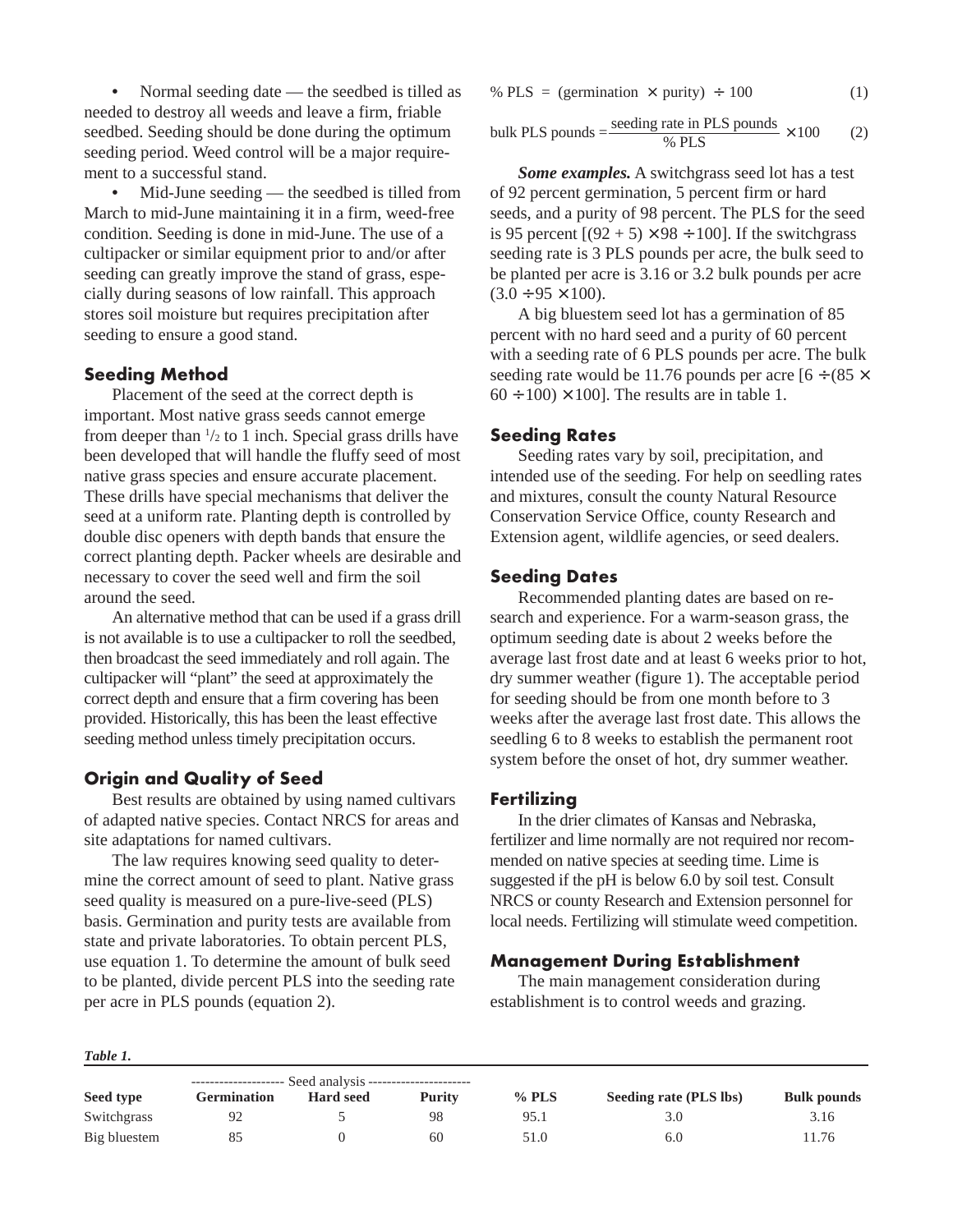

control needs. Consult current herbicide recommendations for products, rates, and timing.

Grazing should be deferred during the first and possibly the second growing season depending on stand establishment. Short periods of grazing (flash grazing) for weed control early in the first growing season are encouraged in most cases. An example would be to graze one day with enough animals to harvest the weeds without damaging the grass seedlings. Grazing stimulates tillering in the grass seedlings. Consult local NRCS or a county Research and Extension agent for further information.

Haying the year of seeding can be beneficial if there is enough forage produced. Cut the hay at a 4-0inch height to ensure the plants can readily regrow. As a general rule, hay most native species by mid-July. This will allow time for the plants to develop tiller buds for the following year and to build food reserves for early growth.

# **Weed Control**

Weed control is necessary in new seedings to reduce competition for moisture, nutrients, and sunlight. Low-growing, dense shade like that created by annual grasses is of greatest concern. The annual grasses most commonly encountered are downy brome, Japanese brome, crabgrass, and foxtail. Tall, open stands of annual broadleaf weeds such as sunflower or marestail can aid in grass establishment by providing shade and lowering soil temperatures. When weed control is necessary, grazing, mowing, and herbicides are the main methods. Weed control is most beneficial during May and June with little benefit from August control.

Preplant or pre-emerge herbicides are labeled for some species and situations. These should be used according to label instructions to minimize the weed

Grazing to control weeds should be closely managed to permit the control of weeds without significant use of seeded grasses. Graze weeds when they are small and palatable to the animals.

Mowing, while expensive, can be effective for annual weed control when done at the right time. Mowing must be done before the weedy plants produce seed. Generally, broadleaf weeds should be mowed before they are 8 inches tall. Annual grasses should be mowed to prevent seed production.

Herbicides may be used to reduce annual or perennial broadleafed weeds after the grass plants have become established. Consult the label for application restrictions and instructions.

**Chemicals must be federally and state registered and applied in accordance with authorized registered uses, directions, and cautions on the label and all other federal and state policies and requirements.**

# **Management After Establishment**

After establishment, seeded areas should be managed to promote tillering and spread of the plants. Increasing basal density and canopy cover will reduce erosion, provide more forage, and improve wildlife habitat.

Grazing new stands must be done with sound management principles and practices. These include proper stocking rates, good grazing distribution, and proper season of use. Good management of a seeded grass stand is a must with the investment of time, money, and labor involved in establishing good grass cover.